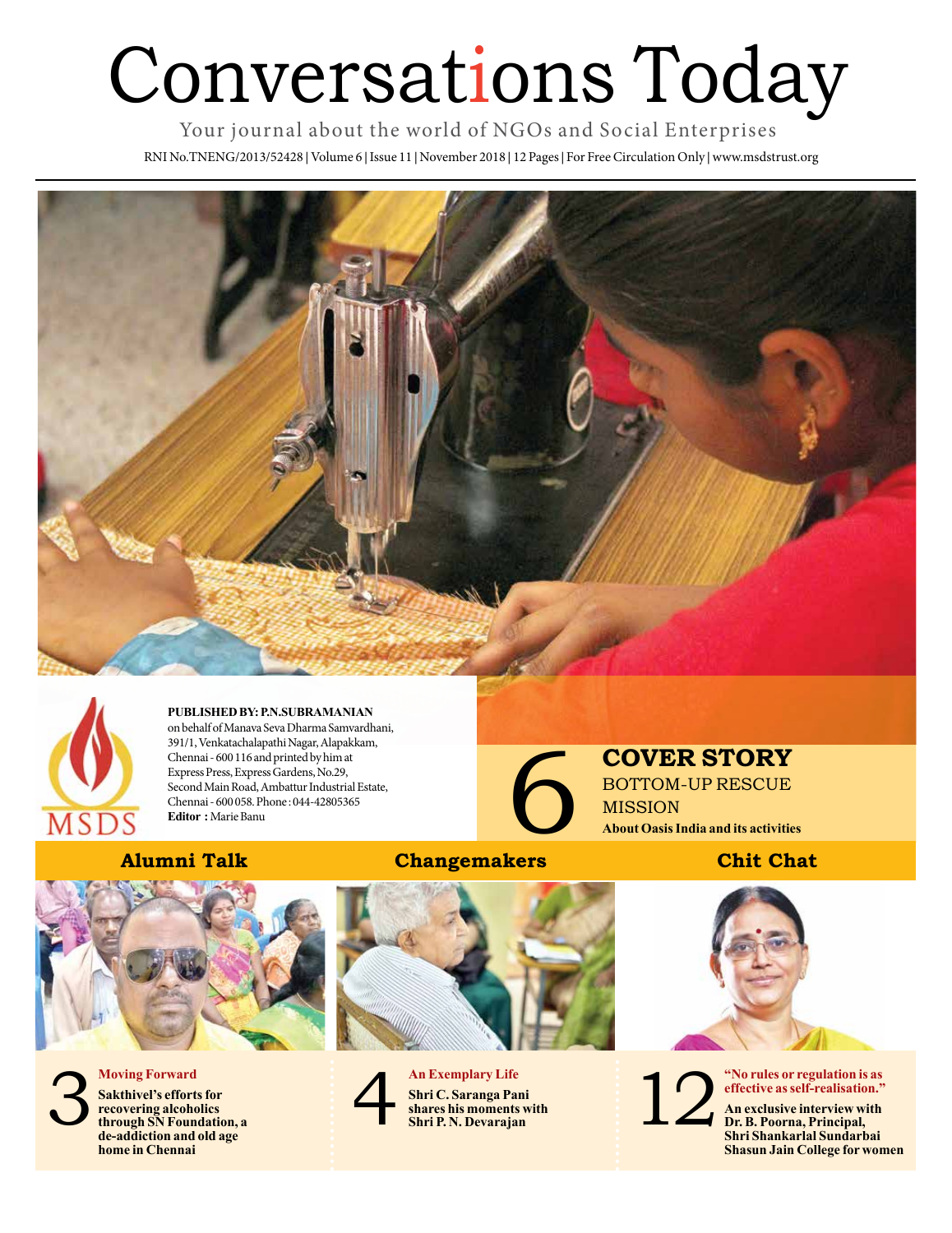**Dear Friend,**

way of training.

*"Discipline is the bridge between* 

Discipline is an essential habit that

There is value of discipline in all walks of life. Whether at school or at home, in the office or in the factory,

battlefield–discipline is a necessity. It gives us an opportunity to learn,

Success and realization of dreams go hand in hand with discipline. A disciplined person does not have to be told to do good things; he does them on his own. Being disciplined means knowing optimal timemanagement, self-control, knack of making best choices, being focused, zero procrastination, always making more attempts in the field you want to advance, upright moral character, and observing morals and ethics. It has been wisely said "For every disciplined action there is a multiple reward". Mahatma Gandhi, Jawaharlal Nehru, Albert Einstein and many such personalities were successful in their lives because they

Discipline builds character, develops strength and unity and fosters co-operation. It is, therefore, necessary, that children should be taught discipline from their very childhood. It should never be overlooked, as it is the secret of

 *– Jim Rohn*

*goals and accomplishment."*

everyone should possess as a civilised citizen. It is the backbone of one's character. It is a habit that he/ she acquires since childhood – from his family and environment, or by

in the playground or in the

experience, and grow.

success in life.

led a disciplined life.

Discipline alone can lead our society forward and make our social, professional and family life, a successful one. It is the pre-requisite for growth and development.

**–Marie Banu**

# **FROM "DIRTY" TO DIGNIFIED: THESE FLOWERS TRANSFORM LIVES**

*HelpUsGreen set out to clean India's rivers of temple flowers. Now it's changing lives too.*

A<sup>plastic</sup> stool. This was what one woman said she liked best about working at HelpUsGreen, the social enterprise Ankit Agarwal co-founded.

Not the fact that she earns more. Or that a bank account was opened for her — the first time she's ever had one — or that she receives insurance and retirement benefits.

But a plastic stool, "which is not even worth 200 rupees (about US\$2.70)", says Ankit, as he recalled the exchange.

"I asked her why, and she said, 'I'm 53 years old, no one has ever offered me a seat before.'"

For a Dalit in India, everyday dignities — like being offered a stool to sit on — aren't taken for granted.

The caste system, a social order in India powerful even to this day, divides people into different groups based on their professions.

Dalits are deemed "untouchable" by this system, because of their occupations: for instance, cleaners of human waste (manual scavengers) and dead animals, leather workers, street sweepers and cobblers. As such, they face social discrimination, even though "untouchability" and caste discrimination are illegal.

It is this oppression, which consigns millions to injustice and poverty, that Ankit tries to tackle through HelpUsGreen.

But, the social enterprise, based in Ankit's hometown of Kanpur, didn't start out with the purpose of empowering Dalit women.

It had another problem in mind: the endless stream of flowers entering India's rivers each day, offered by devotees at temples.

"There are over 200 temples in Kanpur, and the total waste was more than four tonnes a day, " says Karan Rastogi, co-founder of HelpUsGreen, and Ankit's childhood friend.

Wanting to prevent the pesticide and chemical-ridden flowers from adding to the water pollution, they began tinkering in their kitchens, looking for ways to turn unwanted flowers into useful products.

Beginning with humble compost, the duo soon moved on to create incense sticks and cones — with harmful chemicals like arsenic and lead removed, using a formula they cooked up.

The brand name they dreamed up for these products? Phool, which is Hindi for 'flower'.

Along the way, it became clear that the social enterprise could do more — empower marginalised women by hiring them.

"It's very easy for us to ask, 'Why do these people do these jobs? Why do they pick up people's excreta?',



notes Ankit. "But once a person knows that the person was cleaning sewage or drain pipes, rarely does anyone want to employ them.'

So he sought not only to hire women — to sort the collected flowers and craft the incense by hand - but also to create a working environment that treated them as equals.

The women earn 7,860 rupees a month (about US\$112), which is slightly above the minimum wage for skilled workers in India.

And aside from benefits like health insurance, "the first thing that we did was to provide clean drinking water, second was a toilet.

"Two things that make sure everyone in our company is equal. Once you start having the same water, you're all equal," says Ankit.

Ranjana, one of the women who works for Ankit, knows what it means to be treated less than equal. She once toiled as a hospital

worker, who cleaned up after patients. "It was not dirty work, but everyone calls it dirty work, dirty work, dirty work. [But] hunger is a big thing. You have to work no matter how dirty your work is.

Some employers, she says, think "servants should remain servants, for their whole life. I can do any work, but not as a slave," says Ranjana.

After she found a job at HelpUsGreen through her niece, her life changed.

With pride, Ranjana shares that her bank account "always has 2,000,  $4,000$  rupees (about US\$30 to 60), it's never empty'

She and her husband no longer pay their children's school fees late. And not only did she buy an LCD television, she was the first of HelpUsGreen's Dalit employees to own a washing machine.

More significantly, "those of other castes, the Pandits, the Yadavs, today they come to my home, sit, have tea.

"They never used to speak to my children. But in five months here, it has all changed," says Ranjana, her eyes sparkling. "What will happen in years? Only God knows.'

By 2020, Ankit and Karan want to employ 3,700 women (compared to 79 now), while recycling at least 50 tonnes of waste flowers every day.

Aside from Phool incense and compost, HelpUsGreen is launching a line of eco-friendly packaging material made from waste flowers, which they call Florafoam — akin to Styrofoam, but biodegradable.

While the social enterprise continues to make innovative, sustainable products, "the heart of Phool is the women who make these products," says Ankit.

"When [the women] start working with us, there's a perspective change that happens. They feel more confident about themselves.

"So it is not only about financial livelihoods, but also about dignity and respect.'

### **ABOUT HELPUSGREEN**

HelpUsGreen is a social enterprise that collects about eight tonnes of waste flowers from temples daily, to recycle them into eco-friendly products - which are handcrafted by women from Dalit and other marginalised communities, providing them with fresh livelihoods. It plans to employ 3,700 women by  $2020$  and recycle  $50$ tonnes of flowers daily.

**—A story by Our Better World – the digital storytelling initiative of the Singapore International Foundation (www.ourbetterworld.org)**

*Design: Blink Foundation*

**EDITORIAL**

**Latha Suresh**

**Marie Banu**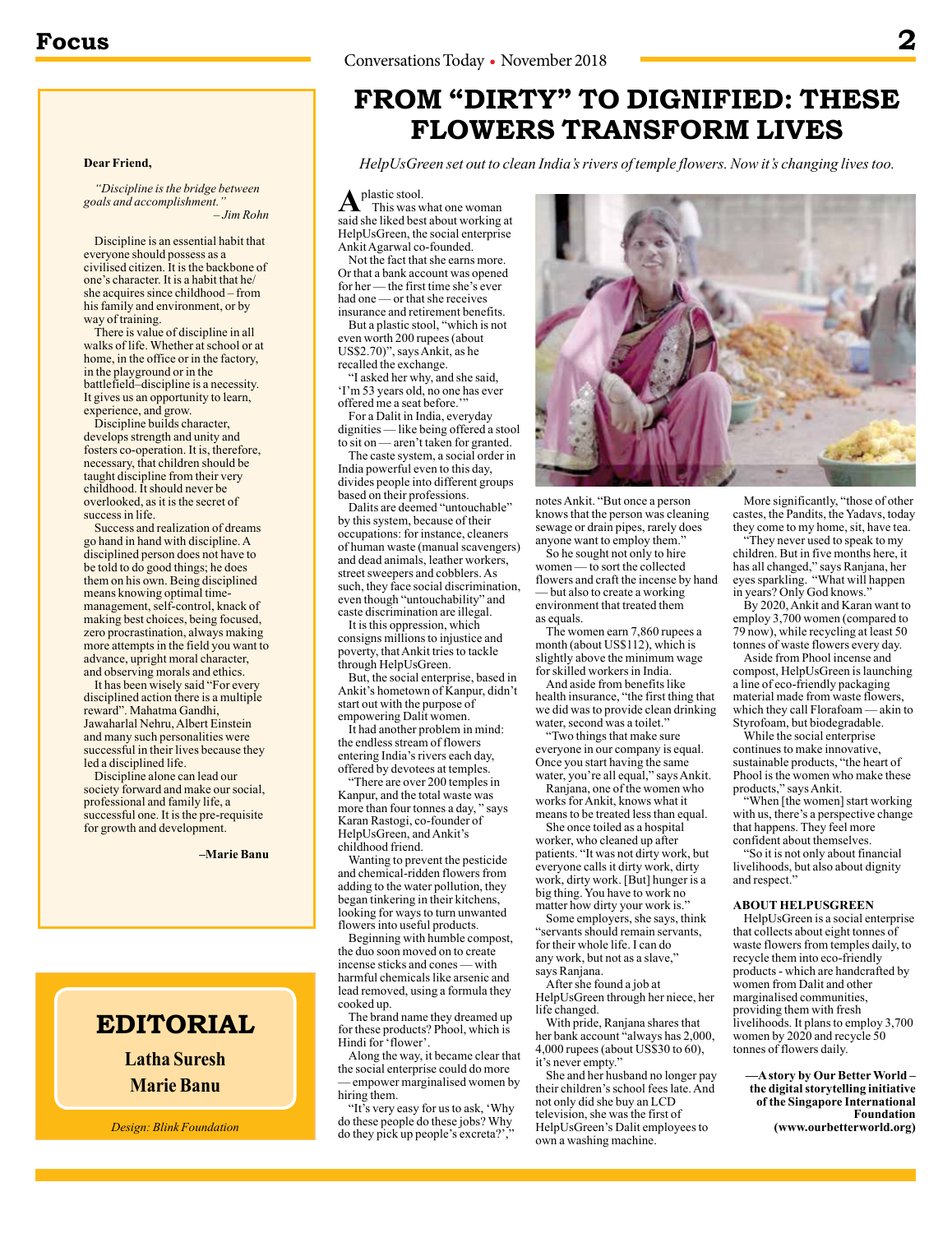# **Cots with a purpose**

**O**ne of the social issues that is highly judged and tabooed, without basic knowledge is substance abuse. Whether alcohol or drugs, observers fail to comprehend that addiction and de addiction are not immediate results of any process. Limited knowledge exacerbates the stigma faced by affected people, discouraging all their efforts to give up dependence on the substance. Mr S Sakthivel, Founder of S N Foundation in Chennai, could not agree more.

A native of Naidumangalam village in Thiruvannamalai district, Sakthivel migrated to Chennai along with his family, at the age of three. Financial instability in the family did not allow him to study beyond class ten. He had to discontinue education even before he could make sense of his dreams. "I could barely imagine a future for myself. I did not even have an idea about what I wanted to become in life. I missed school, but could cope with this change in life," says Sakthivel. His father worked in a private company at Chennai Port and looked for opportunities to place Sakthivel in a regular job.

As the new clerk at the Clearing and Forwarding Division, he got to learn a lot about import and export mechanisms. He soon became an executive and then a manager. A successful stint at the company encouraged him to dream of his own transport business. With all ground work in place, he established his business in 2000. "I tried very hard to not give up. However, in 2007, it was a dead end for my company, suffering a loss of more than  $2.5$  crores. I had to give up!" admits Sakthivel. It was during this period of stress that Sakthivel took to alcohol. "All hell had broken loose. I was clueless about where to start again. This seemed like the end of life to me. I began to question all my decisions and the very idea of leaving a regular job. I did not want to face anybody, especially those who would remind me of my failure. I was completely broken inside," he recalls.

Sakthivel acknowledged his alcohol addiction and pledged to overcome this habit. His self-awareness led him to join a recovery programme voluntarily, at the Stanley Hospital. "Counselling was of immense help and I regularly attended the Alcohol Anonymous meetings. Here, I reaslised that I was not alone. We all realised that alcoholism was like any other disease which was characterised by certain symptoms and could be treated. Although the probability of relapse did bother me, the determination of my peers strengthened my resolve to get over this addiction. We all learnt about people who recovered completely and returned to regular work/businesses and also about others who were still trying. I chose my path," he says.

Deeply touched by the lives of patients





who could not access help, Sakthivel began to think seriously about their rehabilitation. "It was at this point in time that society's stigma and their judgemental attitude disturbed me the most. My family stood by me, but this is not the case for everyone. Being an 'Alcoholic' cannot become someone's identity. I therefore established the S.N.Foundation in 2013 to support recovering alcoholics," he says. S.N. Foundation runs a de addictionrehabilitation centre for recovering alcoholics and also a home for the aged, together reaching out to around 100 beneficiaries every year. "We saw families breaking and driven to suicidal thoughts and wanted to extend support to such families. As a collective vision, it helped check the tendency towards relapse," says Mr.Thyagarajan, who is a caretaker in the centre.

To equip himself with the requisite knowledge, Sakthivel completed a

diploma in Rehabilitation. Very soon he got to know about CSIM and its work from a friend. "I took up the Social Entrepreneurship Outlook Programme seriously. We started the Foundation without any theoretical knowledge about its administration activities. The CSIM course not only helped me chart the progress of my Trust, but also encouraged me to think beyond conventional rehabilitation. The motivation from CSIM drew me to pursue a degree in psychology," he says.

Sakthivel came up with the idea of a special cot to suit the needs of bed ridden patients. His design features the cot with an in built toilet with flushing system and an automatic control panel that would allow patients to alter their posture whenever they wanted. This idea that came up during the project work of CSIM course was appreciated by his mentors and he was encouraged to work on the design further. "The special cot would be a boon for patients as they can communicate their needs on time. It would also play a crucial role in their treatment and would make them feel less dependable," says Ms.Rajalakshmi, Trustee of S.N.Foundation.

 Sakthivel is now prepared to launch a socially responsible business that can supply these cots to those in need. He believes that introducing these cots at a reasonable cost will be a great boon to all care takers – either families or rehabilitation centres.

**–Shanmuga Priya.T**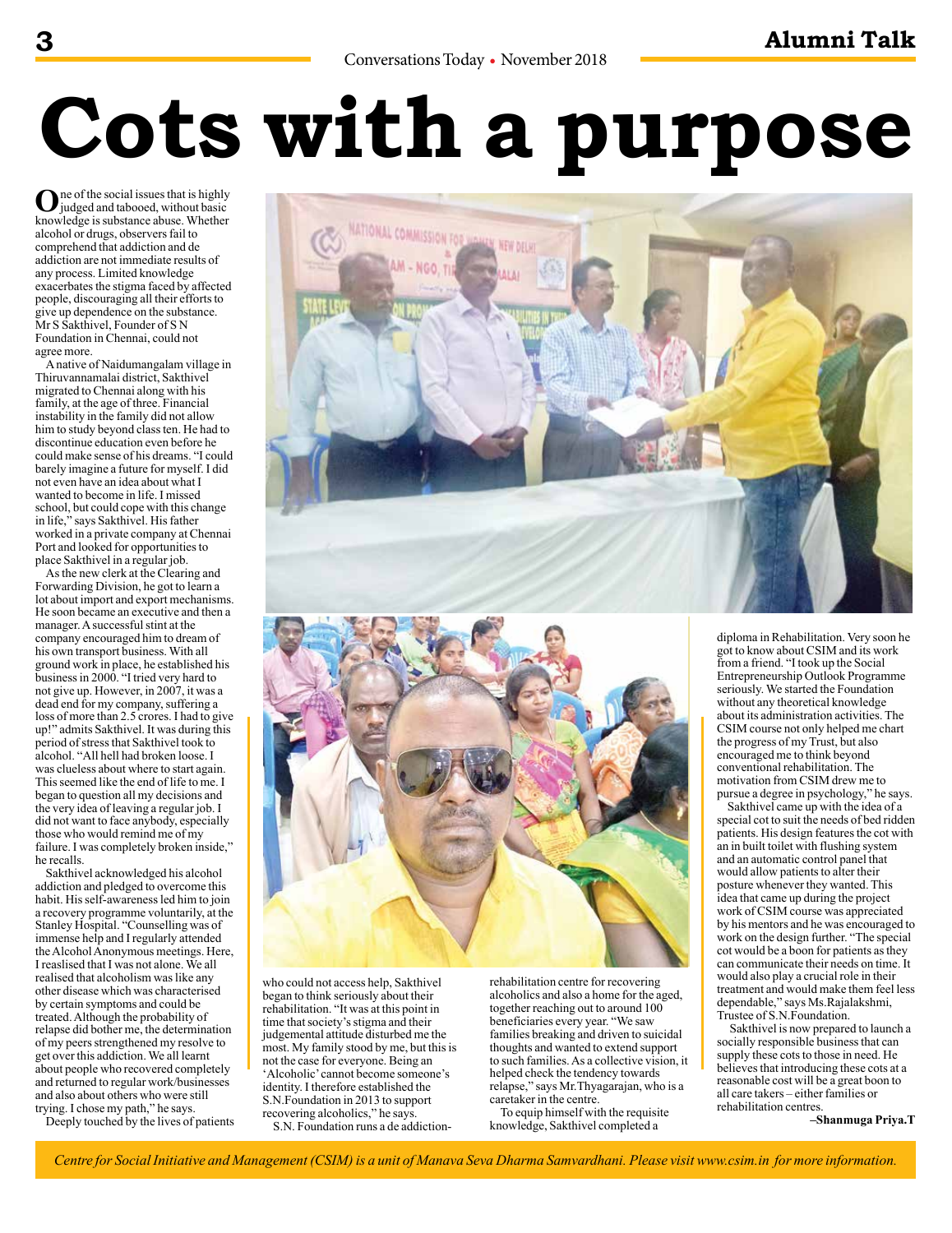## **Changemakers 4**

# **"AN EXEMPLARY LIFE"**

**O**ur Founder and Mentor-in-Chief<br>P.N. Devarajan, fondly known as PND, lived a life driven by a passion to serve. Throughout a brilliant career in industry and banking, he amassed a wealth of friendships with the who's who of business, bureaucracy and society. He was often looked up to by his equally illustrious associates for advice and perspective. In his later years when he set out to establish institutions of excellence in service, he continued to touch lives of people in a profound way. His enormous networks and success in career were more than matched by his vision of a "healing society," his belief in creating a skilled workforce/industry out of working-class individuals and his lifelong efforts to find sustainable solutions to deep-seated social problems. His passing has left a void in our midst that is quite difficult to fill. We only hope to keep his mission alive by going to work with the same principles he lived by and his sheer drive every single day. In this commemorative first anniversary edition, Shri. Chakravarthy Saranga Pani, a close friend and confidante of PND, fondly recollects his many valuable memories and special anecdotes about the latter.

To begin with, a little about Shri. Chakravarthy Saranga Pani. Born in 1930 in Vellore (Tamil Nadu), an engineer trained at the celebrated Indian Institute of Sciences (IISc) and at the Council of Scientific and Industrial Research (CSIR), Shri. C.S. Pani further studied at the British Electricity Authority Thermal Plant in the UK. Since the beginning of his career in the early fifties, he worked with various public undertakings such as the Central Water and Power Commission (CPWC), Bhilai Steel Plant, Hindustan Steel Ltd. and Bharat Heavy Electricals Ltd. (BHEL). His grounding in engineering often took him on deputations abroad and led him to briefly take up teaching at the University of Delhi where he set up the Measurements Lab. By 1970 he gradually shifted towards managerial roles in the then nascent "Group-5" of the Reserve Bank of India (RBI). "Group-5" would later become independent and be known as the Industrial Development Bank of India (IDBI), where he remained for another  $19$  years until his retirement as the Executive Director. Since his retirement, he has served on the boards of various industrial corporations. He also generously donated his 9000 sq.ft. house in Bangalore to Siva Sakthi Home for children and adults with disabilities. Shri. Pani still works every day, attracting sponsors and volunteers aplenty for the Home.

"How did you meet PND?" We ask. "My first meeting with PND came about in 1974, quite by chance" he answers, "At the time, I was a manager at IDBI (Mumbai), handling projects in about every sector except in Chemicals and Textiles. A colleague of mine handled all the Chemical Engineering projects as he

was a qualified Chemical engineer himself. When an application by the Gujarat Narmada Fertilizers Ltd., for assistance on a fertilizer project near Surat came his way, he coolly went off on a prolonged leave, forcing me to handle the process. Knowing nothing of fertilizers, I read the application end to end and still could not understand how to go about it. One day shortly after, while having lunch at a Matunga eatery, I saw a bus with the board of 'Hindustan Organic Chemicals Ltd.' (HOC) headed back to the HOC campus in Rasayani, Maharashtra. I asked the driver if I could take a ride with him to meet the chief there. He obliged and later that afternoon I found myself standing at the door of the Managing Director's office. The name board read 'P.N. PND'. I walked in to the office, thinking here I had found someone who could help me with the task I was assigned. When I explained why I was there, PND had a hearty laugh. Imagine my surprise when he told me,

fertilizers were inorganic chemicals! I sheepishly confessed to my ignorance on the subject, so PND sat me down, explained how plants require Nitrogen for growth but since atmospheric nitrogen cannot be absorbed easily by them, plants would need to be fed nitrogen through another source. Over the course of an hour, he gave me a basic understanding of fertilizers and then put me in touch with one Prof. Sharma, an eminent chemical engineer at the Institute of Chemical Technology in Wadala, Mumbai asking the latter to help me with the project. I went back to Mumbai, deeply thankful to PND for both his patience and for his resourcefulness. With this help, a potentially bad situation at my work was not only averted but my efforts were recognized and I was subsequently promoted, surpassing three more people in the process.

Shri. Pani describes how he kept in touch with PND through the next few

years, "PND moved on to be the Chairman of the Indian Drugs and Pharmaceuticals Ltd. (IDPL) in Delhi. I would often visit Delhi on work trips and would run into him every now and then."

"PND was a walking encyclopedia," remarks Shri. Pani, "I learnt a lot from him. I would go to him for advice on any number of subjects and the man always had an answer. If he didn't know something himself, he would put me in touch with someone who did know. His connections in bureaucracy, business and in almost every other sphere amazed me.'

"PND always came up with innovative ideas. He made suggestions to set up advisory committees for industries that needed multiple experts on largescale projects. He recommended SWOT analysis when the term was relatively new to the industry. He kept looking out for technology experts to promote as entrepreneurs," says Shri. Pani. "In an era where large businesses were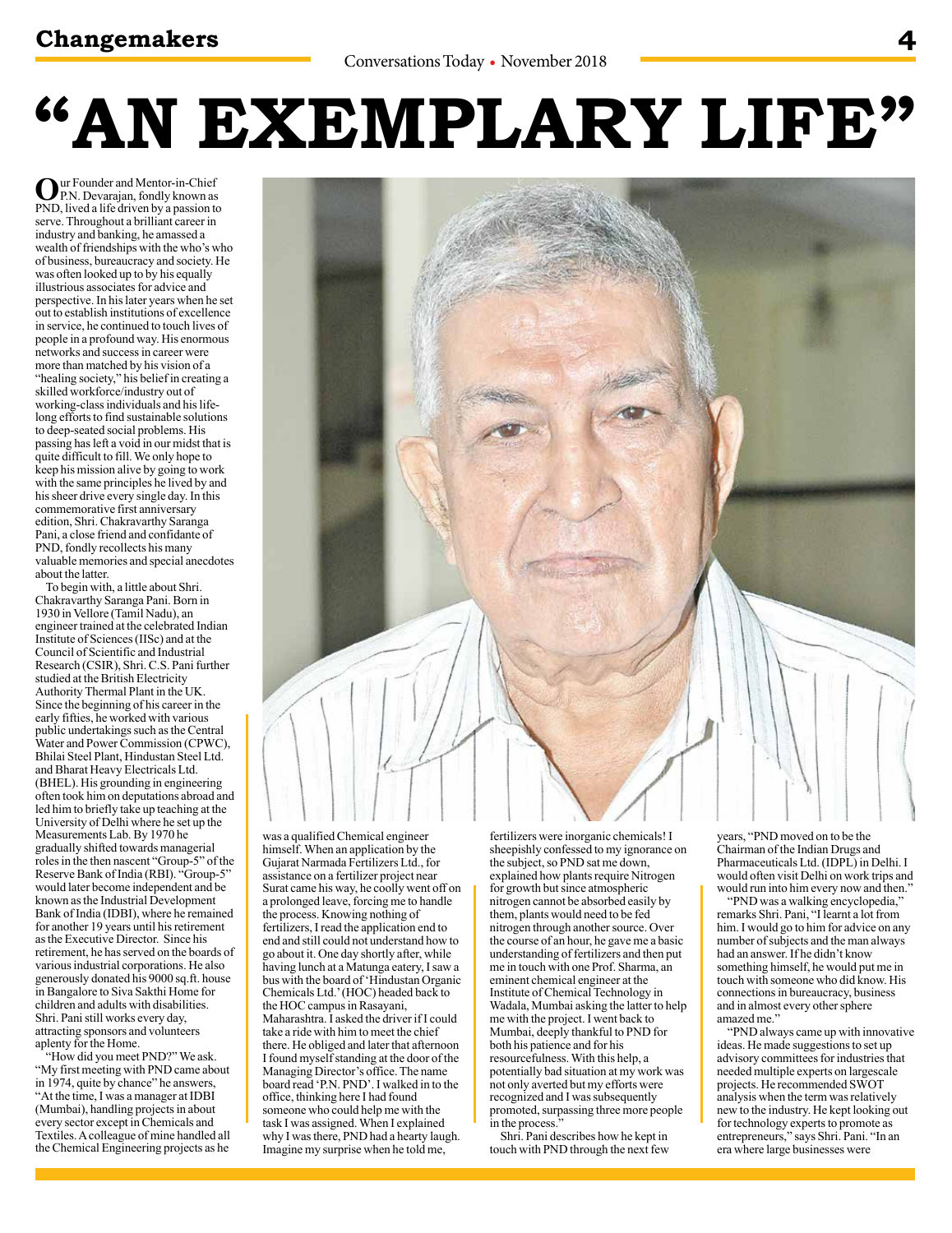### Conversations Today • November 2018

## **5 Changemakers**

exclusively run by dynastic families, PND wanted to introduce working-class technological experts into business," he says.

Shri. Pani gets emotional when recalling some of his more personal interactions with Shri. PND. He says, "I lost touch with PND for a few years around the time of my retirement. PND had settled in Chennai post his retirement and I was living in Bangalore with my ailing wife and mother. To be closer to medical facilities for my wife, I had moved away from the house I owned in the suburbs to an apartment in the city. Shortly after my wife passed away in 1996, so did my mother, in 1998. Suddenly finding myself all alone, I was enveloped in grief and felt miserable. Yet again, by chance, I met PND at the Chennai Airport, where as luck would have it, our arrival times from different flights had coincided."

"PND remarked at my apparent loss of form asking me why I looked so forlorn. I told him the reason for my sorrow. He said, 'Come with me' and took me to Siva Sakthi Home for the mentally challenged, in Valasaravakkam, Chennai. There, a child with multiple disabilities came towards me and sat on my lap, caressing my hair. In that moment, I felt so comforted that my misery seemed to have faded away into thin air. It was an out-of-the-body experience!" remarks Shri. Pani, adding that, "I continued to visit this Home regularly. Over a period of time, I noticed that the Home was getting cramped and crowded. It suddenly occurred to me that I could put my house in Bangalore to good use. I offered to donate it to Siva Sakthi Homes, if they should find it suitable to move premises."

"PND thought I must be joking," laughs Shri. Pani. "Are you sure?" he asked. "I assured him that I would be delighted to donate the house for the sake of the special children. Thus, on 15th January 2000, after a fair share of struggles to re-possess the house from a deviant tenant, on the death anniversary of my wife, Siva Sakthi Home was successfully inaugurated in Bangalore." Today, with a dedicated fulltime caretaker taking charge of the premises, the Home houses 25 persons with varying degrees of mental disabilities. five full-time staff, and has a beautiful garden with ducks, hens, dogs and cats. Festivals are celebrated with gusto and visitors and donations are flowing steadily. "I have no worries today," claims Shri. Pani, "I have no anxieties about the Home and its future. It is in safe hands. Being involved in this gave me a community that I never thought I'd have. I can now happily kick the bucket.'

"While I was working in the corporate sector," recalls Shri. Pani, "we always had the necessary resources to solve problems that cropped up every now and then. One could always access the right infrastructure, monetary or material resources as and when required. When you start a social enterprise, you have to improvise with the little that you have." He further adds, "PND and I discussed many problems. These discussions were a tremendous learning experience for me. They enabled us to take up the challenges of starting a whole new institution. It is through these discussions that the idea for Manava Seva Dharma Samvardhani (MSDS) and CSIM came about."





*PND's out of the box ideas include the Dal-Oil-Sugar Scheme, by means of which hundreds of families help feed hundreds of others through donating everyday ingredients from their pantry.*

 "PND's out of the box ideas include the Dal-Oil-Sugar Scheme, by means of which hundreds of families help feed hundreds of others through donating everyday ingredients from their pantry. This creates

an attitude of giving and sharing among people. PND used to say that Corporate Social Responsibility ought to be more than mere financial contributions from companies. He often mentioned to me that employees of Corporates should be given sabbatical to go out in the field and work at the grassroots level," says Shri. Pani.

When asked what in his opinion is the greatest accomplishment of PND, Shri Pani says, "Throughout one's life, one accumulates baggage - either in material terms or spiritual. It is not often possible to shed this baggage before passing. PND was an exception to this rule. He never hesitated to provide monetary help to his friends in their time of need. Though he led several senior positions in his career and accumulated a lot of wealth, once he decided to dedicate his life to social work, he let go of all his material possessions, led an austere life, redirecting any material possessions of his for the benefit of charity. This in my opinion is his greatest

achievement." In continuation of this Shri. Pani says, "PND was absolutely insistent that cultivating social entrepreneurship skills and honing them from time to time was the way forward, for non-profit institutions such as Siva Sakthi Homes. His mission was to identify caring, passionate people like Vijayakumari (founder of Siva Sakthi Homes) and build their skill-set specific to the cause they were dedicating their time to. He mainly started CSIM to attract young, talented individuals to learn the ropes of instituting and managing NGOs that focus on a single social issue of their choice, to make major advancements in that focus-area, in the long run. CSIM today has a wide reach in several places such as Chennai, Bangalore, Hyderabad, Coimbatore and so on. Apart from Social Entrepreneurs, CSIM is also creating a band of social-auditors who conduct social audit of CSR programmes, for-profit and non-profit social enterprises, and NFBCs, develop methodologies for quantifying programmes, which are not easily quantifiable. This is leading to a shift in thinking in terms of impact, rather than output. This is a major accomplishment that can be attributed to PND. He had the creativity, the skills, the knowledge and the conviction to convert his ideas into working institutions."

In parting, we asked Shri. Chakravarthy Saranga Pani "How do you think PND would have liked to be remembered?" He thinks about it for a bit and says, "I guess he would much rather like for there to be more PNDs in the world – people with a vision to impact the lives of all those who are unfortunately challenged with some problems; to wipe out the avoidable tears from the faces of such people. Fortunately we have a good working model in the life of PND. We need more PNDs in our society to make a change." We couldn't agree more.

**– Archanaa Ramesh**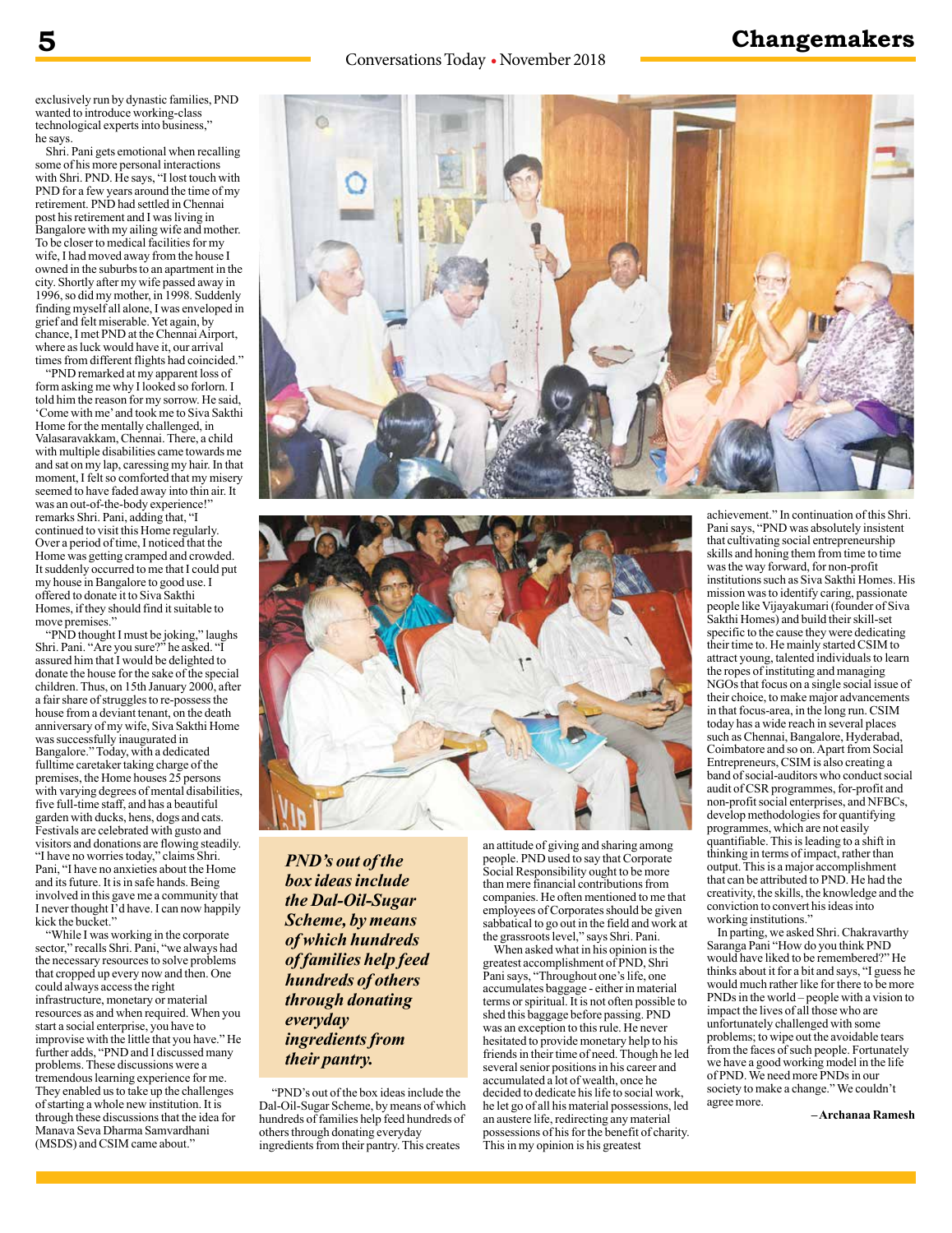# **BOTTOM-UP RESCUE MISSION**



# **Cover Story 6 7 Cover Story**

In its 11-year-long journey, Oasis India has tried<br>pulling off the near-impossible. It has persevered **L** pulling off the near-impossible. It has persevered to tackle the widespread problem of trafficking, and in doing so, has rescued thousands of women and children across the country. "Trafficked women and children rescued and assisted back to wholeness  $-1224$  in the past 11 years," says Matthew Nathaniel, Regional Head (South), Oasis India.

solving the problem. "Many young girls born to sex workers have not seen the world beyond a redlight area. They are confused and distraught to make a decision and step out," says Nathaniel, "Oasis India works towards equipping those who leave the Red Light Area to reach their potential. Oasis' Nirmal Bhavan is a home for rehabilitation through counselling, aftercare and training. Jessica Gunjal, Nirmal Bhavan coordinator has worked with these women for many years."

Confronting, tackling and solving a problem like trafficking, for Oasis, can be quite challenging owing to the complexity involved. The main issue is simply that the victims of trafficking haven't quite been accustomed to a world beyond it. Tackling that issue has become part and parcel of

Ask Jessica and she tells you that the most stunning aspect of trafficking is that irrespective of age, the vulnerability remains. Added to this is the problem of the red-light area becoming a world of their own. "We have girls who are very young and

also women in their 40s. They all have no general knowledge whatsoever," she says, "All they know is what they have seen and heard in the Red Light Area."

eat, talk, travel and self-groom. Some of them have not held a pencil in their lives." Jessica adds, "We had an 18-year-old who cried every time we asked her to hold a pencil. It took her four months to learn just that."

So, the question of 'how can we help them?' arises. One of the answers is Oasis India's Livelihood programme. In a nutshell, the programme aims to make these women and children self-sustainable. It is long-term, focuses on growth and is a bottom-up approach towards rehabilitation.

"Oasis India's Livelihood Programme helps them to learn, grow and become self-sustainable. Although it's a long-term goal, they take it one day at a time," says Nathaniel, "They learn how to sit,



# *It's important to remember that trafficking is regarded by many to be a kind of modern-day slavery.*

The programme also focuses on some of the basics: like teaching the children to read the time, remember the days of the week, and names of fruits and vegetables.

"This entire process leads up to finding their interest and directing them to the right training," says Nathaniel, "And at Oasis, our training is as diverse as can get: we have a Vocational tailoring course, a hairdressing project, cooking and Home-based nursing care.

 He explains that the ultimate goal is to create a leap of faith – into the real world with confidence and the necessary skill to succeed. But there's another key ingredient that Oasis has deemed necessary for the women and children to make the shift. And that is awareness programmes.

"These are awareness programmes for the community people through FGDs and street theatres, establishing Anti Human Trafficking clubs in schools for children, creating Community Vigilance Groups that comprises of people from the community who will monitor the safety of the community and respond appropriately if and when needed," explains Nathaniel.

While he explains that the situation with respect to trafficking has improved to a vast extent, there is still a long way to go, because the core problem continues to persist. "The issue of trafficking rapidly takes different shape," Nathaniel explains, "Our ultimate

goal is to make the communities we work in safer for women and children, and ensure protection from abuse and trafficking."

Through its journey, Oasis India has racked up some impressive numbers. But its goals are even more interesting. The NGO plans to rescue nearly a hundred children every year through its early-encounter programme – the key target area being railway stations. It also plans to rehabilitate 45 women, paving a way for them to leave the red-light area in a year, and find other livelihood options. "We also hope to support 30 children of women involved in sex work," says Nathaniel. So far, nearly 25 boys have been given night-shelter in a year, while 15 women have been rescued from red light areas and rehabilitated, in a year.

Nathaniel admits that it is hard to imagine a world without trafficking, but says that it is possible to reduce the problem. "It's important to remember that trafficking is regarded by many to be a kind of modernday slavery. But it's much more complex than we think it is," he says, "It requires bottom-up approach as well as top-down approach when it comes to combating it."

Given the effort and the initiatives that Oasis India has taken to reduce the problem, through prevention, education and awareness, it isn't hard to imagine that these goals may be just around the horizon. However, the key is to persevere and try harder with every passing day. Like Nathaniel says, a bottom-up approach could well make the difference between the scourge of trafficking, and a neartrafficking-free environment.





*Oasis India's Livelihood Programme helps them to learn, grow and become selfsustainable*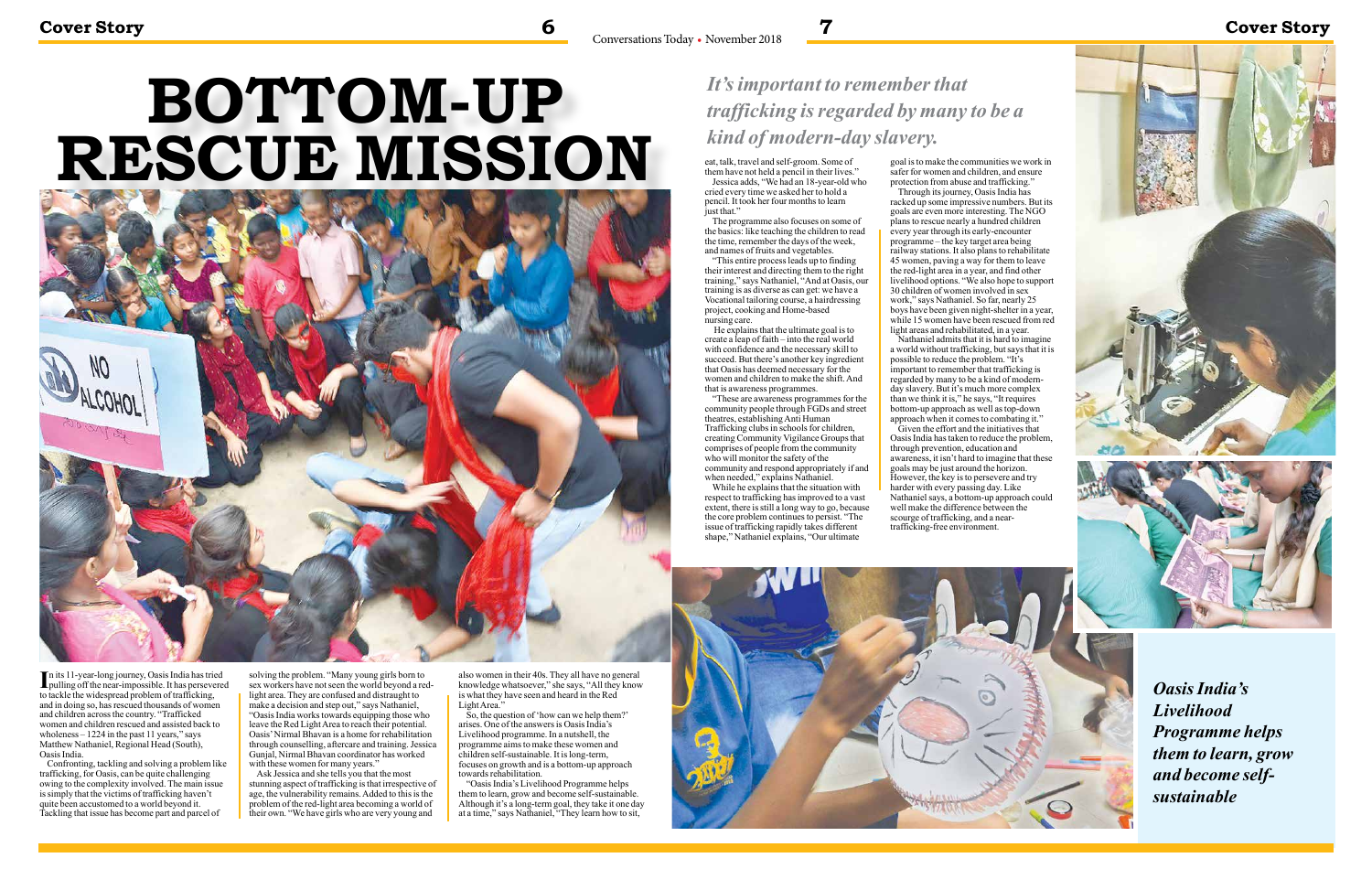# **CAUGHT IN A SPIN – CAN IMPACT UNLOCK A CONTRACT?**

Involved in the Investment and<br>
Commissioning Panel for the Invest involved in the Investment and Commissioning Panel for the Impact Management Programme (IMP). Examining a range of exciting submissions from across the country, I have read how enterprising organisations are seeking funding from the Impact for Growth strand of the IMP to raise investment for their work or write successful tenders, and in many cases to seek contracts with the Public Sector.

A healthy number of these organisations have also secured previous 'social investment' to help with their contract readiness.

But experience leads me to query why an ability to manage their impact will make these charities, social enterprises and 'ventures' more likely to secure a contract with the Public Sector?

As Adrian Hornsby wrote in an article for the same programme in October 2017: "ventures and commissioners 'pass like ships in the night'; and with commissioners showing hesitancy around impact, and social investors inevitably following revenues back to commissioners, the question arises as to where the essential driver for impact management can be found."

Adrian's article added to my questioning; what would be the motivation for managing and explaining your social impact if social investors and commissioners pass the buck back and forth between them?

Having been involved in commissioning services from voluntary, community and social enterprise (VCSE) providers for many years, I wonder if the problem for commissioners goes deeper than just a 'hesitancy around impact'…

Perhaps it is a wilful misunderstanding caused by austerity and the need to make financial savings and efficiencies caused by pressures on the public purse?

In their desperation to raise income to replace lost government money, public agencies are courting partners who they think will bring in additional funds, and not necessarily giving social impact the proper consideration that it should be given.

Essentially, they see social impact as a means to draw in money without fully understanding what social impact means.

Furthermore, we could be heading for a situation where the Public Sector descends into simply becoming a 'regulator', diminishing their commissioning role completely. With the reduced strategic contracting capacity of a local and independent organisation with responsibility for public benefit, who will encourage social impact when all society's ills have to be addressed purely by free markets?

Back in the days of plenty when I worked for Salford's New Deal for Communities programme, we could afford to work with our providers to understand their impact and the outcomes that they were generating for us. We could even afford to provide training in the tools and techniques which are now part of the IMP.

Now we live in a vastly different world. With the increasing squeeze on public budgets, I am witnessing an appeal from the Public Sector to charities, social enterprises and ventures to bring in other money – grant funding and social investment – for services and activities which were previously fully funded by the Public Sector. But why would people with money invest in these services – unless there is something for them in it?

In Salford, the amount of money flowing from the Council to the VCSE sector through contracts and grants has reduced by over 40% in the last 5 years. Our research shows that the middle is falling out of the sector – small community groups which rely on volunteers continue to thrive, their members driven by a shared interest in tackling unfairness, poverty and inequality in today's society; and the larger 'enterprises', many of whom are national organisations or Public Sector spinouts, continue to succeed in contracting.

This leaves small and medium-sized 'ventures' caught in a spin between the Public Sector pushing them towards

*I believe that the Public Sector doesn't really understand that 'social investment' must get a return, just like any other form of borrowing, and social investors don't really understand the state of panic in the Public Sector.*

grants and 'social investment' as means of enhancing dwindling budgets; and social investment providers offering support for them to be ready to contract with the Public Sector.

I believe that the Public Sector doesn't really understand that 'social investment' must get a return, just like any other form of borrowing, and social investors don't really understand the state of panic in the Public Sector. So, should this be where impact

management fits in? Public Sector commissioners want

services, and they want outcomes. They want people to have better wellbeing, better lives; and ultimately, they need people not to need public services so much.

Social investors want many of the same things, but these outcomes must be measurable and accountable. They need

to understand the financial and the social return, they may need to see financial growth, but ultimately the investment should be repayable in both social, and often also financial, impact one way or another.

So, a better understanding and management of the impact that a charity, social enterprise or venture is creating will help bridge the gap between the investors and commissioners.

And, I believe that it is also essential for their survival.

The NeuroMuscular Centre (NMC) in Cheshire has been part of the GSK Impact programme for several years. Over a 10-year period, NMC has kept social accounts, covering both the impact that the Centre is having for service users, their families and other stakeholders, and how it is managing the organisation in financial terms to maximise that impact.

NMC has a greater understanding of outcomes and impact; continuous dialogue with service users, funders and commissioners which takes places to prepare the social accounts; and the ability to accurately describe their impact in tenders, funding bids, and publicity. All this has helped this organisation triple its turnover and move from a position of uncertainty to one of a secure and rosy future.

By embedding social accounting and audit as a means of impact management, NMC has broadened its financial base, grown in size, and secured its position as the leading provider of services for people with neuromuscular disease in the country.

And who should pay for this impact management? I believe that if commissioners or social investors want evidence of 'impact' they should also have to pay for the work evidencing the impact.

In conclusion, there will always be a need for social and community organisations to take the heat out of the public purse – social accounting and impact management are probably the best ways for them to achieve this.

Social investors and Public Sector budgets will come and go, but the people who need support from charities, social enterprises, and other community-based organisations will always be there!

Ultimately, I believe that the essential driver for impact management should, therefore, be to achieve the best possible outcomes for the people (and/or the environment) that an organisation supports, and in doing so making it relevant, investible and successful for the long term.

> **—Anne Lythgoe Social Audit Network, UK www.socialauditnetwork.org.uk**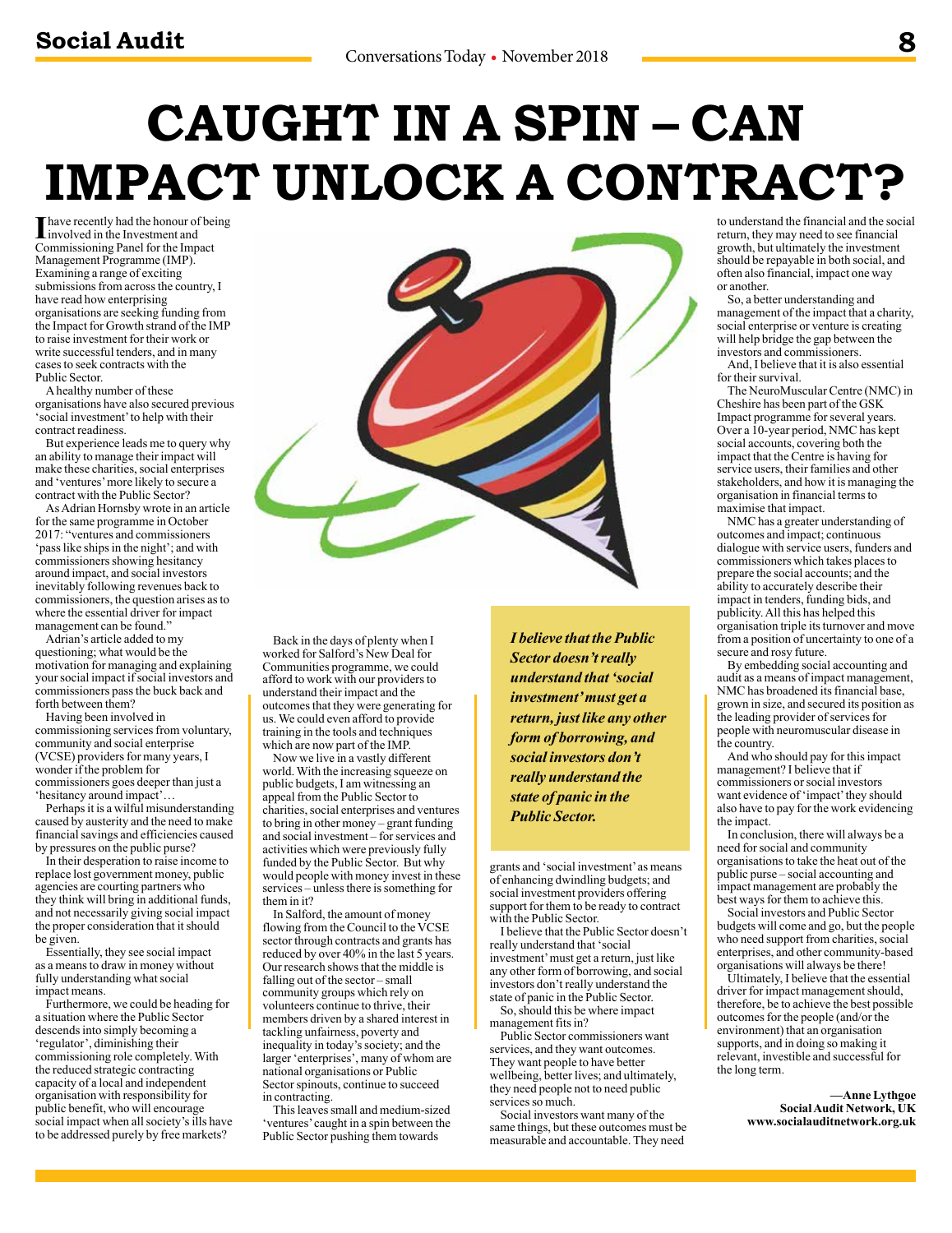

# **Vision for Humanity**

Shri. Narasimhan Rajagopal is a<br>
chemical engineer with over four<br>
decedes of superiores in Chemical decades of experience in Chemical Plant Operations, Engineering, Project Execution and has held managerial positions. He has travelled across Asia, Europe, Middle East and USA in connection with business and in development of new projects.

He is an active member of Rotary Club for over 40 years and has maintained his association with the club even while moving to different cities as work demanded. He is now associated with the Rotary Club of Chennai KK Nagar since its inception and is keen to work on community based projects.

He got to interact with Shri PN Devarajan during his teenage days and after many years of working with him, he still remains spellbound at the man's vision for humanity.

"I first met PND during my college days in 1956 at my father's office. It was PND who inspired me to pursue Chemical Engineering. His narration of significant national and international developments that led to the production of various chemicals not only interested me. It helped me see the change brought about in people's day to day lives. His knowledge of different chemical processes made me wonder if he was a walking encyclopaedia. He was an excellent teacher, who always endeavoured to open up students' minds to new thoughts, ideas and possibilities. A zealous reader, he was all ears when students wanted to discuss any subject and his contributions enriched exchange of thoughts. I have always wondered how he gets to know so much about, practically, everything, says Narasimhan.

Narasimhan was not only inspired by PND's expertise in his field, but was also touched by PND's concern for the common good. The way PND engaged with communities and different social activities encouraged him too. As fellow



members at the Rotary Club of Mettur, they worked together in many initiatives. He fondly recollects a project from the 1970s, in which both of them worked together to mobilise resources and support to lay pipelines for supply of drinking water in a village. "The villagers were moved to see water flowing in the pipes. PND was then working in a company that manufactured PVC pipes. In six months, we completed the work and the villagers are still enjoying the result of these efforts. Even today when I think of that experience, I feel overwhelmed. I will forever cherish such moments," he says.

Narasimhan and PND were always in touch with each other, in spite of working in different cities. "I would contact him whenever I needed his advice. He made himself available for many enthusiasts like me. The clarity I used to feel after talking to him has been a positive force behind all my decisions,"says Narasimhan, still in awe of PND's dynamism. Success in the industry never disturbed PND's interest

in the community. The great motivator he is, all associates were driven into social service. His vision for the community grew richer by the days and he dreamt of a society where working class was in the fore, leading the process of development.

PND has always emphasised contributing whatever is possible from one's position. "Help people till it hurts you," he would say. Driven by his passion for service, PND's appeal to his friends was never turned down. "You can never say no that man," laughs Narasimhan. PND once introduced him to a visually challenged person in Thiruvannamalai and asked Narasimhan if he could help the young man in earning a sustainable income, through the Rotary Club. Efforts materialised and the young man, trained in tailoring, used the sewing machines provided to train women from the nearby villages. Today, it is a handloom that weaves sarees with in house, authentic designs. "It is such entrepreneurship that PND wanted to promote on a large scale. His

ideas and thoughts are so compelling that all of us get drawn to it," he adds.

Narasimhan and PND together visited the Siva Sakthi Kakkum Karangal regularly. It is a home for intellectually challenged children and adults. Mobilising contributions for this Home through the Rotary Club of Madras was a commitment they had made to themselves and Narasimhan feels very proud about this endeavour. "All that PND initiated had a long term perspective and is relevant even in the changing maze of poor people's needs. Whether rights or welfare, PND insisted that vision for future must direct all efforts undertaken now", recalls Narasimhan, while mentioning about PND's collection and redistribution of staples programme. The Dall-Oil-Sugar scheme, as it is known, intended to collect these staples from willing individuals/households and consolidate the collections to be distributed regularly to orphanages, homes for aged, rehabilitation centres, etc. With his family still being a part of this scheme, administering the collection loop, he believes that it is programmes like these that inculcate the value of giving in the younger generations as well.

PND founded the Centre for Social Initiative and Management (CSIM) to train unemployed youth, both men and women, to earn a sustainable income through social work. Narasimhan feels that PND's idea was just in time to promote social entrepreneurship on a large scale, drawing interest on socially responsible/inclined business models. Also engaging differently abled persons and drop outs who could not access education for different reasons, PND once again proved that it was ideas that always prevailed, irrespective of where they came from. Social entrepreneurship was a channel to give life to these ideas, which may otherwise go unheard.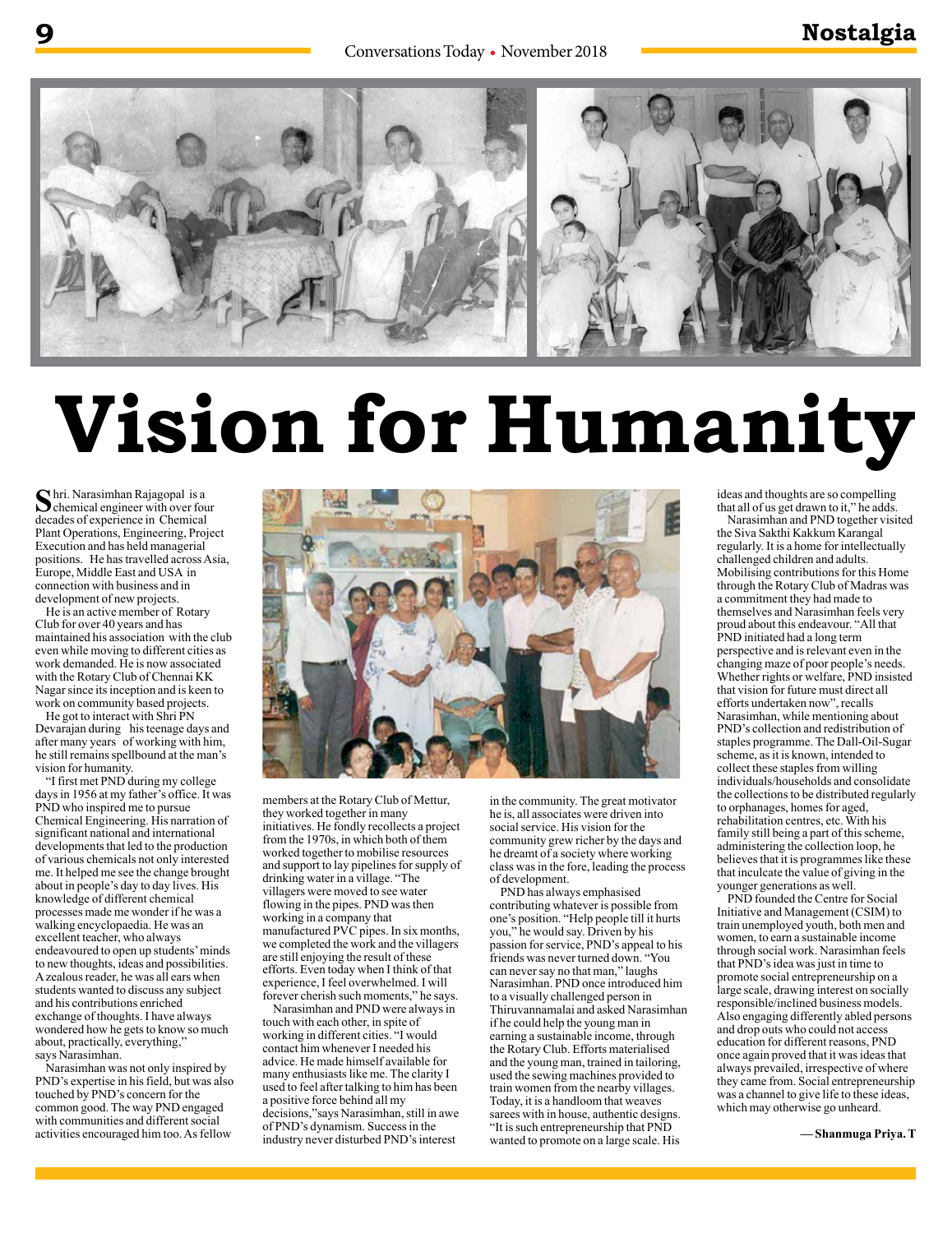# **Spot Light**





### **C**entre for Social<br>
Initiative and<br>
(CSIM) is a unit of Manava Initiative and Management Seva Dharma Samvardhani. It is a learning centre that promotes the concept of social entrepreneurship.

CSIM offers **training and consultancy to social enterprises** – for-profits and non- profits – to facilitate them to apply successful business practices and yet retain

their social mission. It also offers training and hand holding support to prospective social entrepreneurs and enable them to launch their social initiatives.

For more information, please visit our website **www.csim.in**

Mr. **Ramesh Balasundaram**  Director, Bangalore @ 9845211311

### **Contact Persons:**

**Centre for Social Initiative and Management**

Ms. **Marie Banu**, Director, Chennai @ 9884700029 Mr.**K L Srivastava**, Director, Hyderabad

@ 9912656112 Dr. **Madhuri. R**,

Head, Coimbatore, @ 9840222559

Mr. **Sandeep Mehto,** Head – Hosangabad , @ 96696 77054

CSIM also facilitates **Social Accounting and Audit** for social enterprises, CSR projects, and NGOs through Social Audit Network, India (SAN India).

For further information, please contact: Ms.**Latha Suresh,**  Director, SAN, India @ 92822 05123. **www.san-india.org**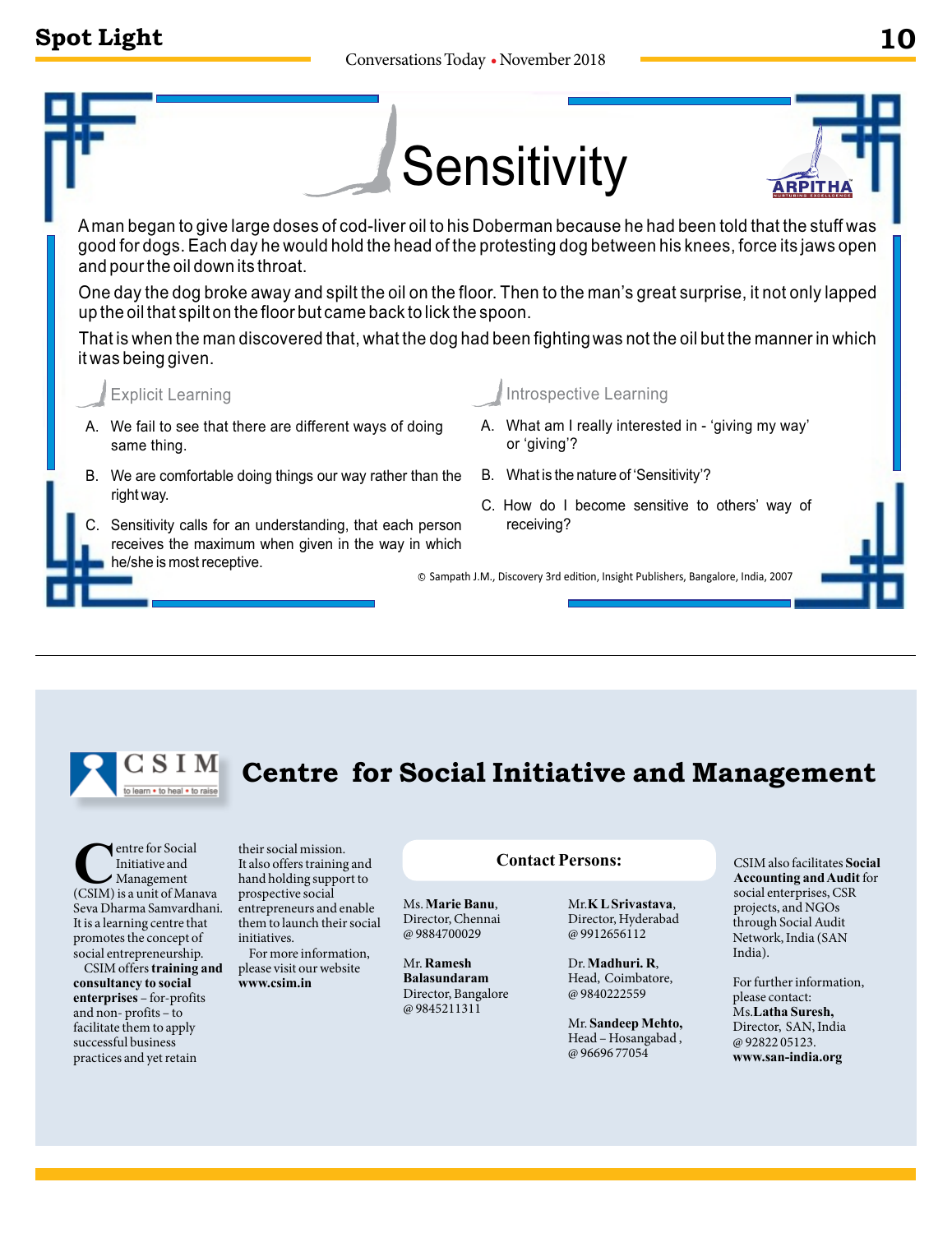# **Leader & Leadership Matters…**

 *11. A. Sensitivity in relationships : heart works*

*"Your smile is your logo, your personality is your business card, how you leave others feeling after having an experience with you becomes your trademark." –Jay Danzie*



*Meaning of Sensitivity in relationships: The Leader understands people in his/her relationships, and (s) he is aware of their feelings and emotions. (LOI, www.discoverself. com ). Sensitivity meaning according to dictionary is an ability to understand what other people need, and be helpful and kind to them. The synonyms are awareness, sense, subtlety, consciousness, receptiveness and so on. The antonyms are apathy, numbness, insensitive & so on.*

A human issue cannot be dealt with an organization based decision and an organizational issue cannot be dealt with a human based decision. The humaneness in a Leader has been often underrated and viewed as something soft and optional. The reality is that Sensitivity and compassion are the foundation and the true heart of any relationship. For a Leader, in the consciousness era emotional consciousness is critical attribute. While a lot of emphasis may be placed on Leader's capacity to handle his/her own emotions and be conscious of it; it is equally or more important to identify, understand and empathize with fellow colleagues and subordinates as well as in family and in all relationships. The antonyms of sensitivity show that being numb to oneself and other's feelings and emotions are the barriers to connection and relation. The bonds of the relationship are held by the silken threads of sensitivity.



There are interesting stories on compassion and gratitude that stems out of Sensitivity. One of the best example for sensitivity at work are the popular anecdotes from Dr. Abdul Kalam, our late president's life. The missile man of India was the epitome of kindness and humility and referred to as 'People's President'. Dr. Kalam was serving as a manager at DRDO and he and his team were working on a significant project. As the work pressure was high the team was working dedicatedly to finish the work in time. One day, one of his subordinates requested to grant leave early that day as he wanted to take his children to an exhibition nearby. Dr. Kalam readily agreed and the subordinate got back to work. The subordinate was so involved in his work that he lost the track of time and forgot to leave early.

He reached home, feeling bad that he could not keep up his promise and looked for his kids, but he could find only his wife. When he enquired about kids who were not to be seen anywhere around, to his surprise his wife told: "your manager arrived around 5:15 and he took the kids for the exhibition".

Apparently, Dr. Kalam observed that his subordinate was involved in the work and was sure that his subordinate would not

make it on time. Feeling that the kids would be hurt if they would not be taken to the exhibition, Dr. Kalam took it on himself to take the kids out to the exhibition

Even the on the last day of his life he was sensitive to the aide (Jawan) who travelled with him standing with the gun from Guwahati to Shillong.

Sensitivity has to stem from a true belief that there is equality and respect form everyone who is working for the team and is fulfilling the vision and purpose of the organization or family. Sensitivity is often mistaken to bring down the power and assertiveness of a Leader. In reality it increases the respect and belongingness of the recipient towards the Leader.

"Leadership is about making others better as a result of your presence and making sure that impact lasts in our absence." — Sheryl Sandberg



I recount my own interesting experience as an intern in Titan Industries. Shri Xerxes Desai was the managing director. I was interning in the Human Resources department. I was working on a HR personnel policy manual reporting to Manager HR. One evening, it was past 6.30pm and I was printing the final copy of the manual at his secretary's office. The MD, who I have never seen before walked across and noticed me at the printer printing papers all alone and stood to speak to me to find out what I was doing at 6:30pm in the evening when I should be home. I explained my work with lot of pride. He listened and appreciated me and also checked if I needed a coffee. Went ahead to call the admin to check if there is transport for me to reach home and organized the same. Only when I walked down to admin did I realize it was actually the MD of the organization with whom I was inter-acting. Even after 30 years, the experience has remained as one of the best experiences of internship. I truly felt taken care of while working in the organization.

Sensitivity is deeply and closely connected with empathy. It is much more than perceiving the situation standing in the shoes of the other person. They have a strong emotional antennae and can pick up both expressed and unexpressed feelings and emotions of the people who work with

them. They are Leaders who have the ability to recognize the moods and appropriately sense the needs before they are spelt out. People easily open up to these Leaders and they end up being unofficial counsellors and coaches. They become good sounding board for others who are processing issues in their head.

A Leader's sensitivity is experienced when they are able to

- View the situation from multiple perspectives
- When they are emerge from the 'here and now'
- When they are non-judgmental
- When they do not interpret the situation or the person's behaviour from their own perspective
- When they move away from 'right and wrong' and 'good and bad' perspectives and see what is appropriate
- When they are not caught in hierarchy and are willing to see facts of the situation
- When they are thinking how they can help than how the other person should have behaved
- When they can accept the person emotions without denial but can see the pros and cons of it objectively Leaders, at times justify the feelings and

emotions of the team members, without actually enquiring. They also conclude the possible actions and decisions that have to be taken based on that. At times, emotional out bursts are simply just an outburst and no action is needed. Just a hug and solace will do. Staying or standing the ground while the emotionally disturbed person is sharing and talking of decisions is sometimes the best response. After the outburst is over and when they are calm if the discussion happens, there is a higher level of receptivity and informed choices can be made. Giving space for such natural emotions to be expressed is in itself indicative of sensitivity in a Leader.

Sensitivity forms the fulcrum of a relationship, be it at work place or in family and social circles. Meeting and discussing with a sensitive and emotionally conscious Leader becomes very important for understanding this attribute. The next episode will continue with this topic in an experiential way.

### *References:*

- *• http://kalamfanclub.com/theseseven-untold-stories-will-leave-youinspired-for-life/)*
- *• https://www.facebook.com/ AbdulKalamThought/*
- *• https://www.bloncampus.com/newswrap/xerxes-desai-the-passing-of-atitan/article8780249.ece*